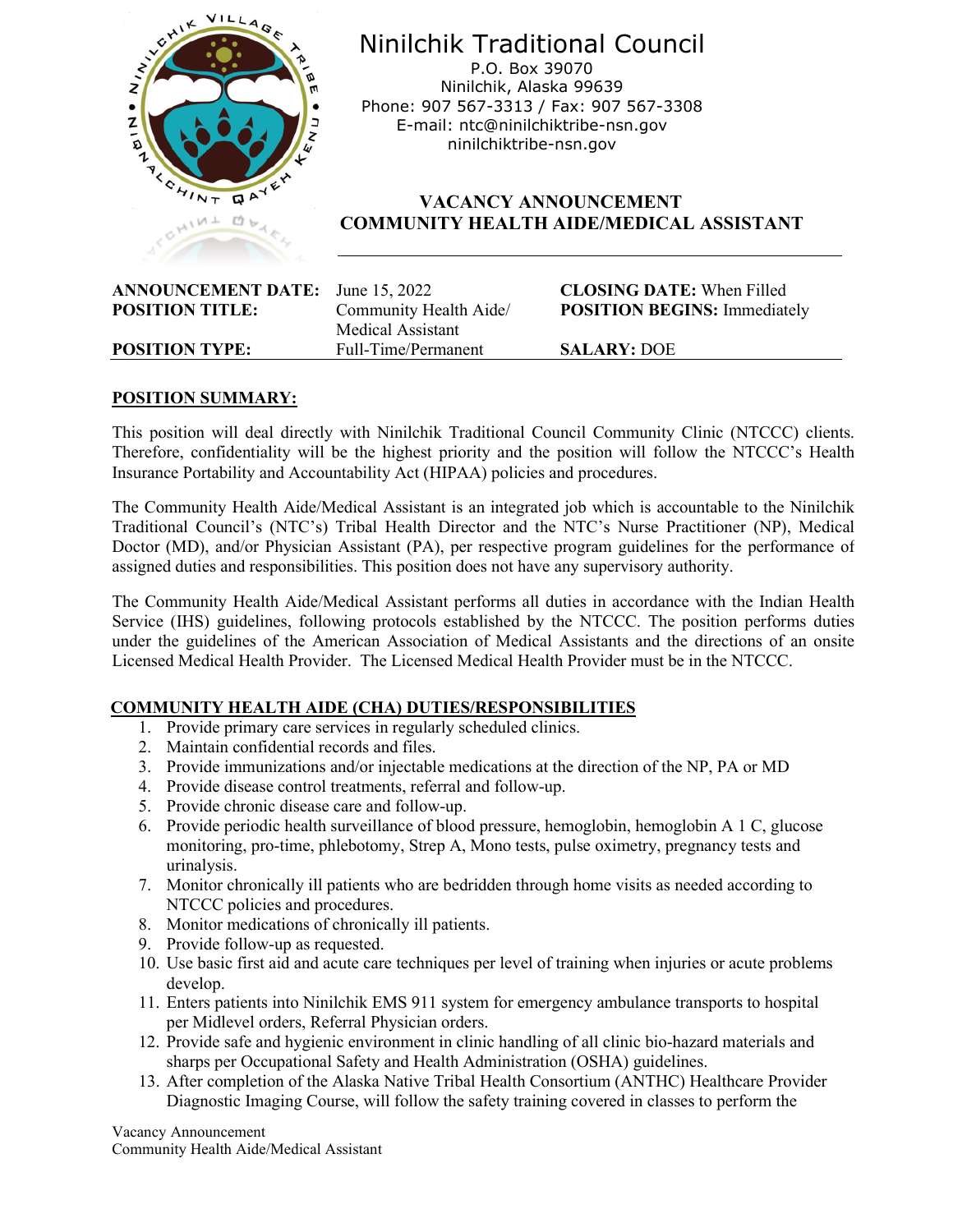following:

- a. Basic radiology studies of chest, extremities and shoulders
- b. Filing
- c. Medical requisition for radiology studies

CHA's will take X-Ray studies only after receiving orders from Midlevel or Physician. X-Rays on nonbeneficiaries may be taken in emergency situations only while a Licensed Medical Provider is in the NTCCC.

- 14. Willingness to travel and train as job requires.
- 15. Other duties as prescribed by the Tribal Health Director, NP, PA, MD or NTC Executive Director or his/her designee.

# **MEDICAL ASSISTANT (MA) DUTIES/RESPONSIBILITIES**

- 1. Apply principles of aseptic technique and infection control.
- 2. Comply with quality assurance practices.
- 3. Screen and follow–up patient test results.
- 4. Apply phlebotomy techniques in collecting and processing specimens to include procedural and diagnostic coding.
- 5. Perform CLIA Waivered diagnostic tests.
- 6. Adhere to established triage procedures.
- 7. Obtain patient history and vital signs.
- 8. Prepare and maintain examination and treatment areas.
- 9. Prepare patient for examination and treatment.
- 10. Assist with examinations, procedures and treatments.
- 11. After completion of the ANTHC Healthcare Provider Diagnostic Imaging Course, the MA will follow the safety training covered in classes to perform the following:
	- a. Basic radiology studies of chest, extremities and shoulders
	- b. Filing
	- c. Medical requisition for radiology studies

MA's will take X-Ray studies only after receiving orders, on both beneficiary and non-beneficiaries once Xray training completed. Xray may be taken while a Licensed Medical Provider is in the NTC/Ninilchik Community Clinic.

- 12. Prepare and administer medications and immunizations per NP/PA/MD oversight.
- 13. Maintain medication and immunization records.
- 14. Coordinate ordering medications for the Crash Cart and the NTC pharmacy as well as supply orders from the Alaska Native Medical Center (ANMC) Warehouse.
- 15. Recognize and respond to emergencies.
- 16. Coordinate patient care information with other health care providers.
- 17. Perform basic clerical functions.
- 18. Coordinate and monitor appointments with clinic front desk receptionist.
- 19. Willing to travel and train as job requires and availability of funds.
- 20. Other duties as assigned by Tribal Health Director, NP, PA, MD or the NTC Executive Director or his/her designee.

### **STATEMENT OF QUALIFICATIONS:**

- High School Graduate or Equivalent
- Currently certified CHA, CHP or MA required, however, training for increased certification will be made available as slots become open at training facilities and as scheduling permits. These training sessions are provided periodically throughout the year, depending on slot availability, in order to progressively increase certification from levels I, II, III, IV and finally to Practitioner.

Vacancy Announcement Community Health Aide/Medical Assistant